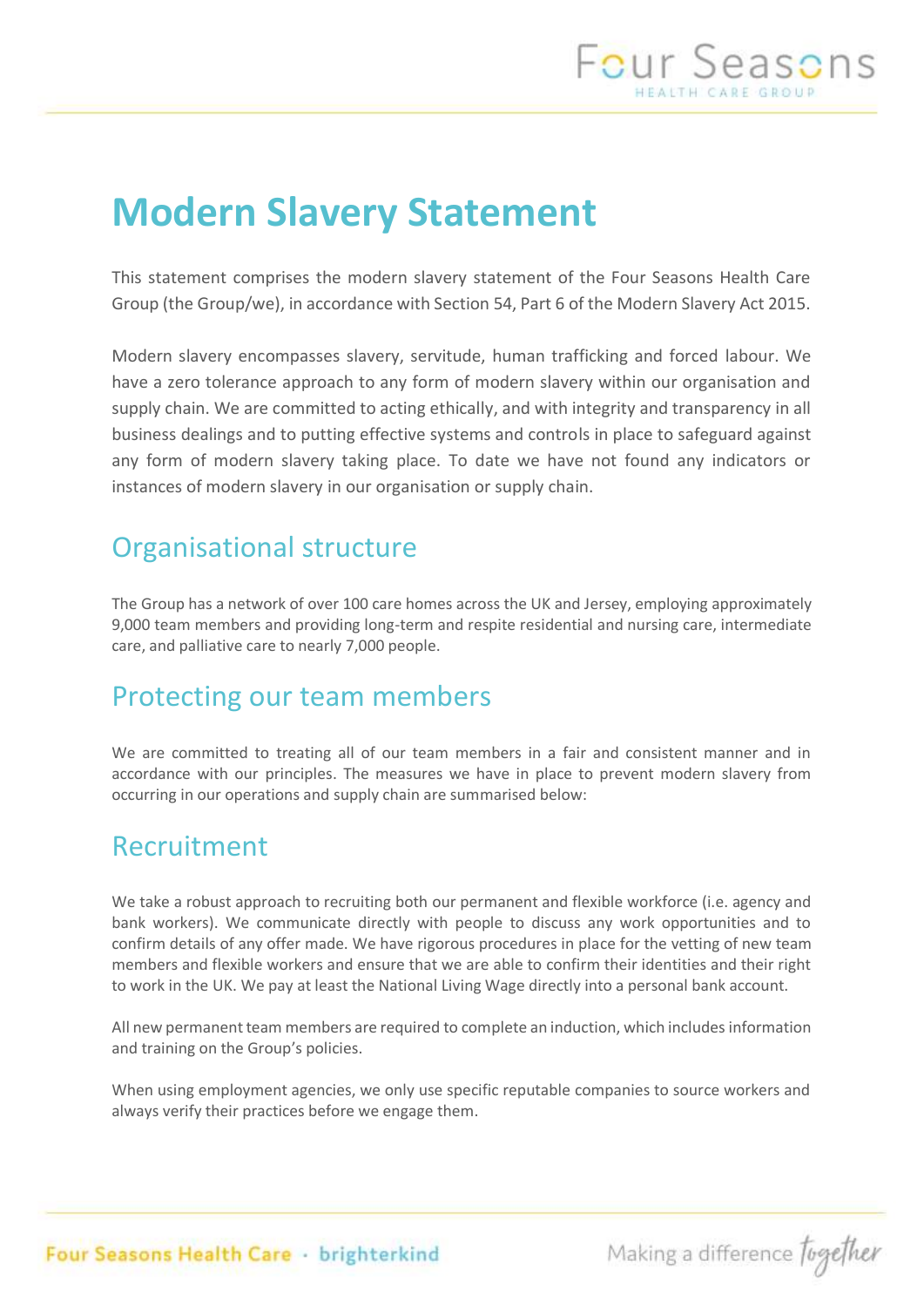## Policies

The Group is committed to achieving and maintaining high standards of professional and ethical conduct amongst all team members. Our expectations are made clear through a number of policies including, but not limited to, the following:

- Recruitment Policy, to ensure that our recruitment practices are robust and that checks are undertaken prior to employment commencing;
- Anti-Bribery and Corruption Policy, to ensure that the Group and its workforce cannot be bribed or otherwise coerced into unfair and unethical practices;
- Safeguarding Adults Policy, to ensure that there are consistent mechanisms in place for people to report concerns about vulnerable adults;
- Safeguarding Children Policy, to ensure that there are consistent mechanisms in place for people to report concerns about children;
- Whistleblowing Policy, to provide a mechanism for team members to raise concerns about alleged wrongdoing without fear of reprisal;
- Grievance Policy, to give team members a mechanism for raising concerns about their treatment at work; and
- Employee Handbook, which provides information to all team members on their statutory rights, including, but not limited to, sick pay, holiday pay and any other benefits that they might be entitled to by virtue of their employment.

## The Group's supply chains

Our approach to procurement and our supply chain includes:

- ensuring that our suppliers are carefully selected through robust supplier selection criteria/processes;
- requiring that the main contractor provides details of its sub-contractor(s) to enable the Group to check their credentials;
- randomly requesting that the main contractor provide details of its supply chain;
- ensuring that our contract documents contain a clause on modern slavery and anti-bribery and corruption standards;

Four Seasons Health Care · brighterkind

Making a difference together